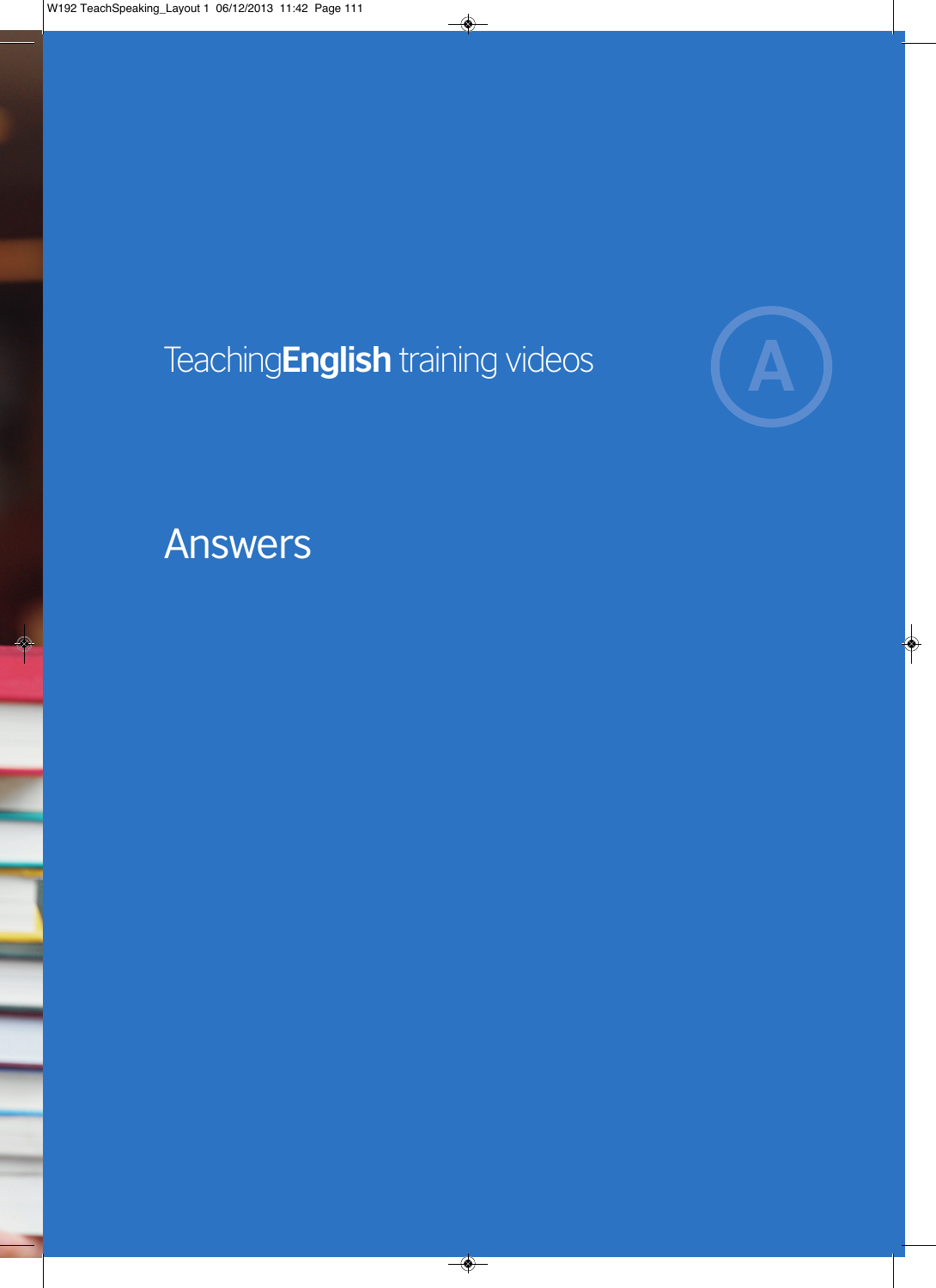# Unit 1 Introduction

**Answers** 

#### **Pathumporn** says:

- **A** 'The difficult thing for me is intonation and accent.'
- **J** 'I think the speaking skill is more important than the other skills.'

#### **Montakarn** says:

- **D** 'The students are too shy.'
- **G** 'I talk too much. I'd like to be patient and wait for their responses.'

#### **Supote** says:

- **E** 'They are better at reading aloud than speaking English naturally.'
- **F** 'It's unnatural because we are all non-native speakers.'
- **H** 'Our Thai accents make it difficult to speak like native speakers.'

#### **Sumalee** says:

- **B** 'Students are afraid of making mistakes.'
- **C** 'They want to speak exactly like the book.'
- **I** 'If students can't say it right, they prefer to keep silent.'

# Unit 2 Rapport

Some activities have elements that appeal to more than one learning type.

 $V =$  visual learners, A = auditory learners, K = kinaesthetic learners

1: **V and K** 2: **A** 3: **V** 4: **K** 5: **V** 6: **A and K** 7: **V and K** 8: **A**

### Unit 3 Pronunciation: individual sounds

#### **Forming sounds**

- **Drilling**
- Repeat after the teacher
- Use the cassette
- Practise the vowels and consonants and then put them in words and sentences
- Introduce the students to a visual representation of the mouth . . . show the position of the tongue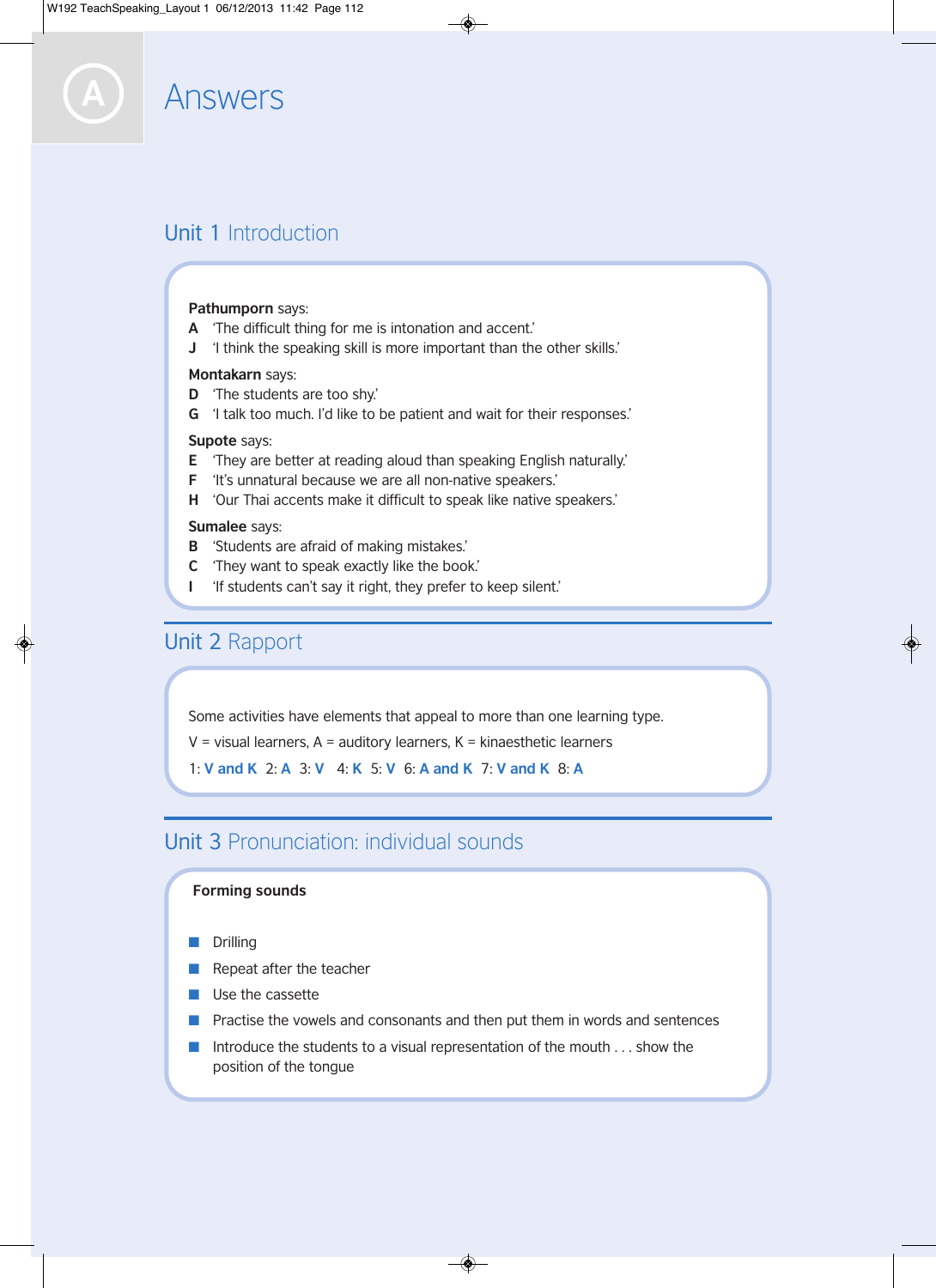#### **Difficult sounds**

- Pronunciation games
- Know your students' weak points
- **Mime sounds (/I/ and /iː/)**
- Put two sounds together (schwa and u)

#### **Contractions**

■ Use fingers to show the contraction ('he' and 'is')

#### **Weak and strong sounds**

■ Let students listen first and then reinforce with the written form

| /1/<br>women         | open<br>show<br>clothes | //<br>tractor<br>television        | /٨/<br>son<br>Monday            | $/$ a $U/$<br>how<br>sound<br>town |
|----------------------|-------------------------|------------------------------------|---------------------------------|------------------------------------|
| /ʊ/<br>woman<br>book | /uː/<br>two<br>move     | $\overline{\rm 1c}$<br>toy<br>join | $\sqrt{2}$<br>course<br>morning | /e/<br>orange<br>clock             |
| foot                 | group                   |                                    |                                 | on                                 |

## Unit 4 Pronunciation: stress and intonation

**Pathumporn** says **C**: 'The difficult thing is intonation because Thai and English are very different.'

**Montakarn** says **B**: 'You have to focus on the content words, you don't have to say every word.'

**Sumalee** says **A**: 'I would focus on the sentence stress, you need to hear the primary stress, the rest is not important.'

Intonation: **A and C** Rhythm: **A and C** Stress: **B and C**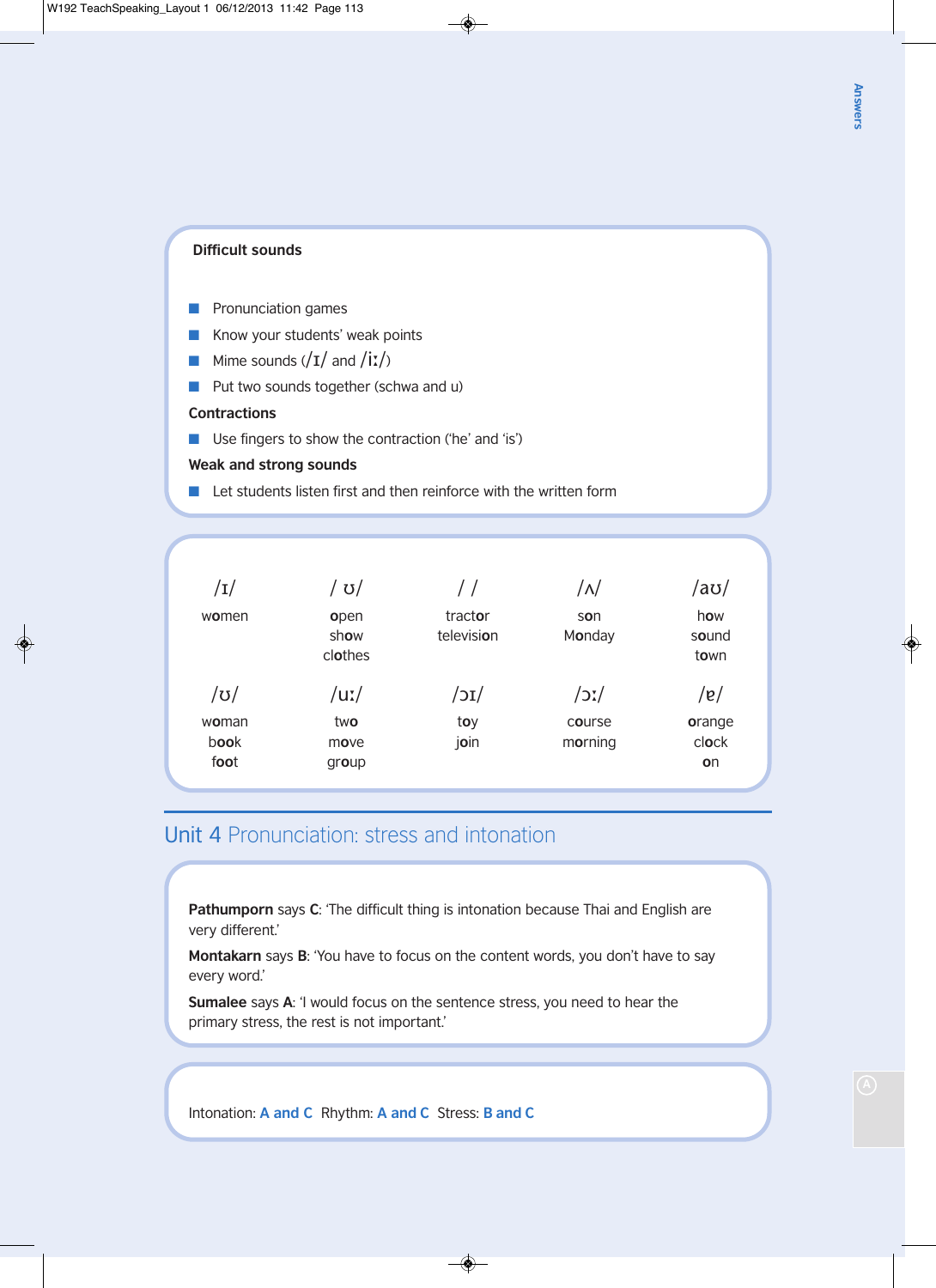#### **Recognising intonation patterns**

**A**

**A** Asking students to raise their heads if the **intonation** rises.

**Comments:** Students enjoy this way of showing intonation patterns. As well as simple rises (e.g. on yes/no questions) or simple falls (e.g. on affirmative statements or 'wh' questions), they can also show more complicated patterns, such as the polite fall/rise (e.g. on 'Can I help you?')

**Getting used to the alternation of weaker and stronger beats B** Click your fingers to emphasise the **stress beats**.

**Comments:** You can get students used to thinking about the 'music' of English by overemphasising the beats in sentences, by clicking your fingers or clapping your hands when they are repeating something, and asking them to do the same.

**Giving students a way to remember intonation patterns B** On the board you can put different colour arrows for rises and falls.

**Comments:** You can mark the main stresses and the direction of the main pitch changes on the script on the board. This may help visual learners to understand and remember them. All students can keep a record in their notebooks, and the teacher can ask them to look at it again to remember the patterns if they have problems.

### Unit 5 Techniques

**Sumalee** says **A**: 'I always give instructions in English because the language that I use is language that you can hear in real life.

and . . .

**C**: 'In giving instructions in a large class, I would say it and then I would ask students to repeat what I said.'

**Pathumporn** says **B**: 'When I give instructions, I give them in English first and then in Thai because when I use English, maybe they don't understand.'

The animal group warmer will be useful for **A, B, C** and **F**. It's not so useful for reviewing language or incorporating latecomers (**D and E**).

1: **F** 2: **A** 3: **B** 4: **G** 5: **C** 6: **E** 7: **D**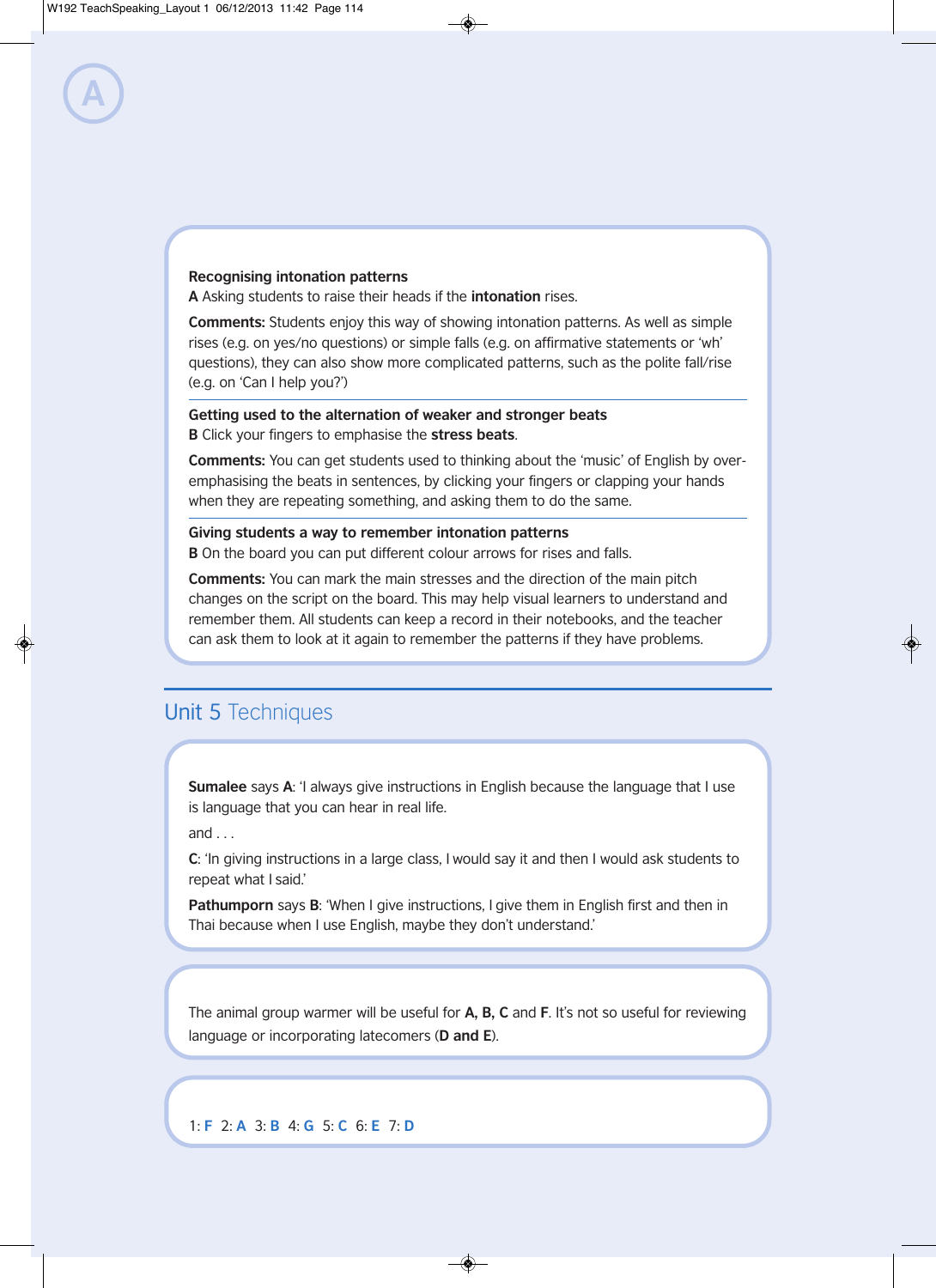## Unit 6 Activities

**Sumalee: A** Debate **Supote: D** Storytelling **Pathumporn: B** Dialogue building and **C** Information gap

C: **Storytelling** B: **Debate** D: **Dialogue building** A: **Information gap**

# Unit 7 Monitoring

1: **C** 2: **B** 3: **A** 4: **E** 5: **F** 6: **D**

## Unit 8 Feedback

**A, B, C, D, E** and **F** are all mentioned. **C** and **G** are not mentioned.

- A: **Student focus** B: **Extension** C: **Correction**
- D: **Empathy**
- E: **Accuracy**

1: **A, D and E** 2: **A, D and E** 3: **C and D** 4: **B and D** 5: **E** 6: **A and E** 7: **B, C, D and E**